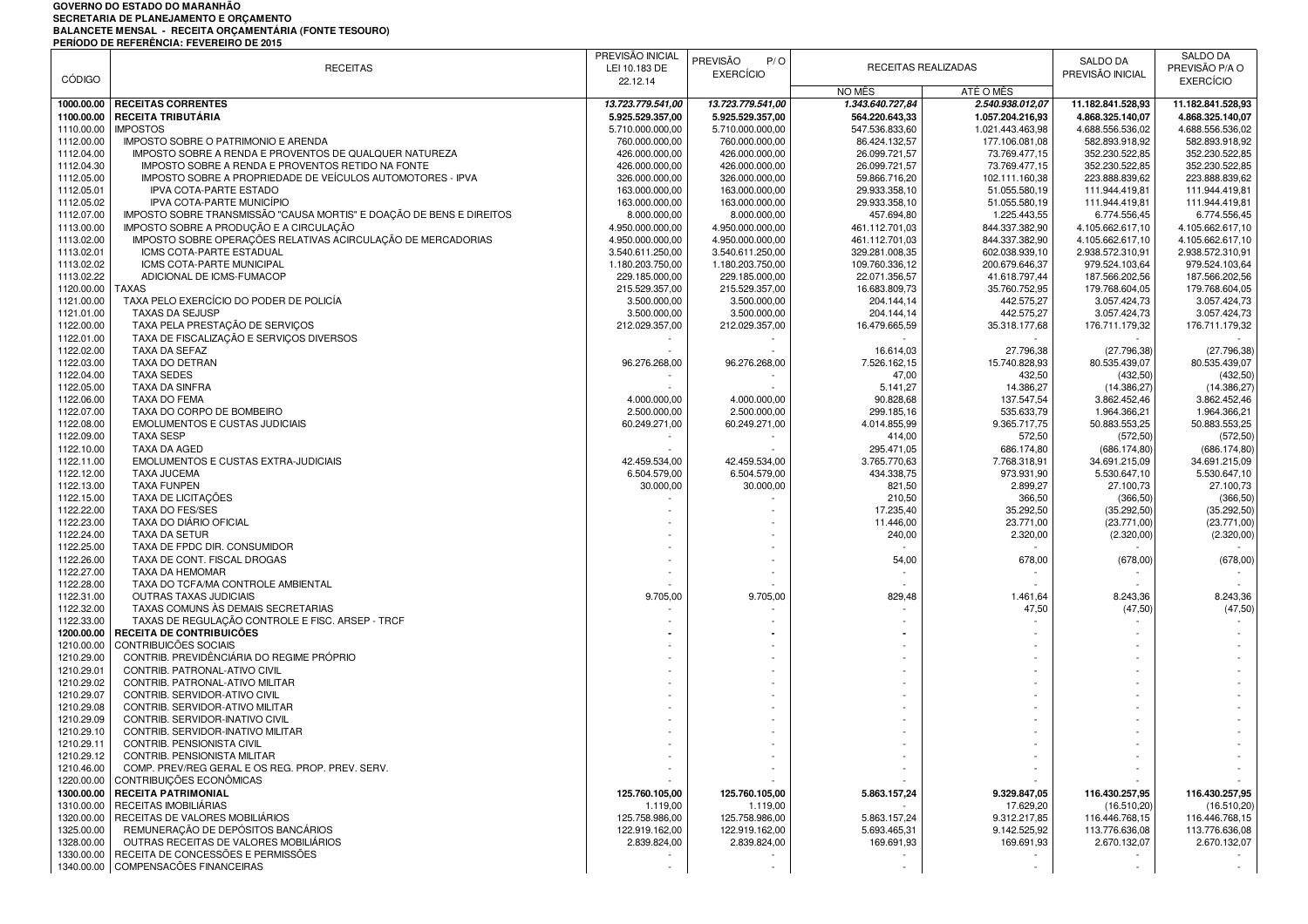## **PERÍODO DE REFERÊNCIA: FEVEREIRO DE 2015**

|                          | PERIODO DE REFERENCIA: FEVEREIRO DE 2013                                                       | PREVISÃO INICIAL                     |                                      |                                  |                            |                                      | <b>SALDO DA</b>                      |
|--------------------------|------------------------------------------------------------------------------------------------|--------------------------------------|--------------------------------------|----------------------------------|----------------------------|--------------------------------------|--------------------------------------|
|                          | <b>RECEITAS</b>                                                                                | LEI 10.183 DE                        | PREVISÃO<br>P/O<br><b>EXERCÍCIO</b>  |                                  | RECEITAS REALIZADAS        | SALDO DA<br>PREVISÃO INICIAL         | PREVISÃO P/A O                       |
| <b>CÓDIGO</b>            |                                                                                                | 22.12.14                             |                                      | NO MÊS                           | ATÉ O MÊS                  |                                      | <b>EXERCÍCIO</b>                     |
| 1390.00.00               | OUTRAS RECEITAS PATRIMONIAIS                                                                   | $\overline{\phantom{a}}$             |                                      |                                  |                            |                                      |                                      |
| 1600.00.00               | <b>RECEITA DE SERVIÇOS</b>                                                                     |                                      |                                      |                                  |                            |                                      |                                      |
| 1600.01.00               | SERVIÇOS COMERCIAIS                                                                            |                                      |                                      |                                  |                            |                                      |                                      |
| 1600.02.00               | SERVIÇOS FINANCEIROS                                                                           |                                      |                                      |                                  |                            |                                      |                                      |
| 1600.06.00<br>1600.12.00 | SERVIÇOS PORTUÁRIOS<br><b>RECEITAS JUDICIAIS</b>                                               |                                      |                                      |                                  |                            |                                      |                                      |
| 1600.13.00               | SERVIÇOS ADMINISTRATIVOS                                                                       |                                      |                                      |                                  |                            |                                      |                                      |
| 1600.16.00               | SERVIÇOS EDUCACIONAIS                                                                          |                                      |                                      |                                  |                            |                                      |                                      |
| 1600.17.00               | SERVIÇOS AGROPECURIOS                                                                          |                                      |                                      |                                  |                            |                                      |                                      |
| 1600.30.00               | SERVICOS DE TRÂNSITO                                                                           |                                      |                                      |                                  |                            |                                      |                                      |
| 1600.40.00               | SERVIÇOS AMBIENTAIS                                                                            |                                      |                                      |                                  |                            |                                      |                                      |
| 1600.99.00<br>1700.00.00 | OUTROS SERVIÇOS<br><b>TRANSFERÊNCIAS CORRENTES</b>                                             |                                      |                                      |                                  | 1.468.556.679,58           |                                      |                                      |
| 1720.00.00               | TRANSFERÊNCIAS INTERGOVERNAMENTAIS                                                             | 7.512.824.893,00<br>7.483.024.893,00 | 7.512.824.893,00<br>7.483.024.893,00 | 770.662.299,96<br>770.662.299,96 | 1.468.556.679,58           | 6.044.268.213,42<br>6.014.468.213,42 | 6.044.268.213,42<br>6.014.468.213,42 |
| 1721.00.00               | TRANSFERÊNCIAS DA UNIÃO                                                                        | 6.283.024.893,00                     | 6.283.024.893,00                     | 614.380.530,38                   | 1.223.617.740,28           | 5.059.407.152,72                     | 5.059.407.152,72                     |
| 1721.01.00               | PARTICIPAÇÃO NA RECEITA DA UNIÃO                                                               | 5.606.756.137,00                     | 5.606.756.137,00                     | 575.544.478,38                   | 1.141.231.340,69           | 4.465.524.796,31                     | 4.465.524.796,31                     |
| 1721.01.01               | COTA-PARTE DO FUNDO DE PARTICIPAÇÃO DOS ESTADOS                                                | 5.550.000.000,00                     | 5.550.000.000,00                     | 572.565.965,53                   | 1.133.461.786,41           | 4.416.538.213,59                     | 4.416.538.213,59                     |
| 1721.01.12               | COTA-PARTE DO IMPOSTO SOBRE PRODUTOS INDUSTRIALIZADOS-IPI                                      | 48.287.952,00                        | 48.287.952,00                        | 2.810.024,12                     | 7.533.391,04               | 40.754.560,96                        | 40.754.560,96                        |
|                          | COTA-PARTE ESTADOS                                                                             | 36.215.964,00                        | 36.215.964,00                        | 2.107.518,09                     | 5.650.043,28               | 30.565.920,72                        | 30.565.920,72                        |
| 1721.01.13               | COTA-PARTE MUNICIPIOS<br>CONTRIBUIÇÃO DE INTERVENÇÃO NO DOMÍNIO ECONÔMICO                      | 12.071.988,00<br>8.468.000,00        | 12.071.988,00<br>8.468.000,00        | 702.506,03<br>168.488,73         | 1.883.347,76<br>236.163,24 | 10.188.640,24<br>8.231.836,76        | 10.188.640,24<br>8.231.836,76        |
|                          | COTA-PARTE ESTADOS                                                                             | 6.351.000,00                         | 6.351.000,00                         | 126.366,55                       | 177.122,43                 | 6.173.877,57                         | 6.173.877,57                         |
|                          | COTA-PARTE MUNICÍPIOS                                                                          | 2.117.000,00                         | 2.117.000,00                         | 42.122,18                        | 59.040,81                  | 2.057.959,19                         | 2.057.959,19                         |
| 1721.01.30               | COTA-PARTE CONTRIB, SAL, EDUC, QUOT, EST/FEDERAL                                               |                                      |                                      |                                  |                            |                                      |                                      |
| 1721.01.32               | COTA-PARTE IMPOSTOS/O.C. CAMB. E SEG. T.V.M. COMER. OURO                                       | 185,00                               | 185,00                               |                                  |                            | 185,00                               | 185,00                               |
| 1721.01.99               | OUTRAS TRANSFERÊNCIAS DA UNIÃO                                                                 |                                      |                                      |                                  |                            |                                      |                                      |
| 1721.02.00               | TRANSFERÊNCIAS DA UNIÃO                                                                        |                                      |                                      |                                  |                            |                                      |                                      |
| 1721.22.00<br>1721.22.11 | TRANSFERÊNCIA DA COMPENSAÇÃO FINANCEIRA<br>COTA-PARTE COMPENS. FINANC. RECUR. HÍDRICOS CFRH    | 75.931.699,00<br>5.638.955,00        | 75.931.699,00<br>5.638.955,00        | 4.717.671,51                     | 10.797.392,37              | 65.134.306,63<br>5.638.955,00        | 65.134.306,63<br>5.638.955,00        |
| 1721.22.20               | COTA-PARTE COMP. FINAC. RECUR. MINERAIS CFEM                                                   | 1.337.550,00                         | 1.337.550,00                         |                                  |                            | 1.337.550,00                         | 1.337.550,00                         |
| 1721.22.70               | COTA-PARTE FUNDO ESPECIAL DO PETRÓLEO - FEP                                                    | 68.955.194,00                        | 68.955.194,00                        | 4.717.671,51                     | 10.797.392,37              | 58.157.801,63                        | 58.157.801,63                        |
| 1721.33.00               | TRANSFERÊNCIAS DE RECURSOS DO SISTEMA ÚNICO DE SAÚDE-SUS FUNDO A FUNDO                         | 402.991.889,00                       | 402.991.889,00                       | 29.688.072,78                    | 65.430.103,38              | 337.561.785,62                       | 337.561.785,62                       |
| 1721.33.06               | CONV. FUNASA/SES 0371/2009                                                                     |                                      |                                      |                                  |                            |                                      |                                      |
| 1721.33.07               | CONV. MDS E COMB A FOME PROG. LEITE é VIDA                                                     |                                      |                                      |                                  |                            |                                      |                                      |
| 1721.33.08               | FUNDO ESTADUAL DE SAUDE SUS                                                                    |                                      |                                      |                                  |                            |                                      |                                      |
| 1721.33.10<br>1721.33.11 | PROESF<br>CONV. SESPA - FUNDAÇÃO NAC DE SAÚDE Nº140/96DF                                       |                                      |                                      |                                  |                            |                                      |                                      |
| 1721.33.14               | CONV.FAEC-FNS DIVERSOS PROGRAMAS                                                               |                                      |                                      |                                  |                            |                                      |                                      |
| 1721.33.17               | CONVÊNIO/ SETEPS/ MPAS/ CRECHE/ IDOSOS/ DEFICIENTE                                             |                                      |                                      |                                  |                            |                                      |                                      |
| 1721.33.18               | MEDIA/ALTA COMPLEXIDADE VIGILÂNCIA SANITÁRIA                                                   |                                      |                                      |                                  |                            |                                      |                                      |
| 1721.33.31               | CONVÊNIO GQV/DST - AIDS DO MINISTÉRIO DA SAÚDE                                                 |                                      |                                      |                                  |                            |                                      |                                      |
| 1721.33.34               | MS/FNS- GOV. ESTADO/GQV/PROJ.ALVORAD                                                           |                                      |                                      |                                  |                            |                                      |                                      |
| 1721.33.50<br>1721.33.51 | SAÚDE GESTÃO PLENA<br>CONVENIOS DIBERSOS MNS/SES                                               | 402.991.889,00                       | 402.991.889,00                       | 29.688.072,78                    | 65.430.103,38              | 337.561.785,62                       | 337.561.785,62                       |
| 1721.33.60               | CONV.MMS PREVENCAO DE CONTROLE DO CANCER                                                       |                                      |                                      |                                  |                            |                                      |                                      |
| 1721.33.61               | TETO FIANCEIRO VIGILANCIA EM SAUDE (FUNDOVIG)                                                  |                                      |                                      |                                  |                            |                                      |                                      |
| 1721.33.65               | PROGRAMA ESCOLA TÉCNICA MINIST SAÚDE/SES                                                       |                                      |                                      |                                  |                            |                                      |                                      |
| 1721.33.67               | CONV. MNS 2109/ SES SANGUE HEMODERIVADOS                                                       |                                      |                                      |                                  |                            |                                      |                                      |
| 1721.33.68               | CONV.FNS/SES FORTALECIMENTO DE VIG EM SAUDE                                                    |                                      |                                      |                                  |                            |                                      |                                      |
| 1721.33.69               | CONV.MNS/SES REDE FRIOS<br>CONV.426 MNS/SES EPIDEMIOLOGIA                                      |                                      |                                      |                                  |                            |                                      |                                      |
| 1721.33.71<br>1721.33.72 | CONV 1513 MNS/ SES ATENÇÃO A SAÚDE DA MULHER                                                   |                                      |                                      |                                  |                            |                                      |                                      |
| 1721.33.73               | CONV.MNS 3366/SES FORT.SUS ESTUDOS E PESQUISA                                                  |                                      |                                      |                                  |                            |                                      |                                      |
| 1721.33.74               | CONV. 3107 MS/ SES A TENCÃO A SAÚDE DO IDOSO                                                   |                                      |                                      |                                  |                            |                                      |                                      |
| 1721.33.75               | CONV.MNS 1438 FORTALECIMENTO DOS CONSELHOS                                                     |                                      |                                      |                                  |                            |                                      |                                      |
| 1721.33.76               | CONV. 2468 MS/ SES PROGR. DE ODONTOLOGIA ESCOLAR                                               |                                      |                                      |                                  |                            |                                      |                                      |
| 1721.33.77               | CONV. 3107/04 FNS/ SES/ ATENÇÃO SAÚDE DO HOMEM                                                 |                                      |                                      |                                  |                            |                                      |                                      |
| 1721.33.78<br>1721.33.81 | CONV.FNS/SES/ATENCAO SAUDE SIST.PENITENCIARIO<br>PROGRAMA DAS ACOES ALIMENTACAO E NUTRICAO/SUS |                                      |                                      |                                  |                            |                                      |                                      |
| 1721.33.99               | OUTRAS TRANSFERÊNCIAS DO SUS                                                                   |                                      |                                      |                                  |                            |                                      |                                      |
| 1721.35.00               | TRANSFERÊNCIAS DE REC. DO FUNDO NACIONAL DO DESENV. EDUCAÇÃO - FNDE                            | 44.381.455,00                        | 44.381.455,00                        | 4.430.307,71                     | 6.158.903,84               | 38.222.551,16                        | 38.222.551,16                        |
| 1721.35.01               | TRANSFERÊNCIA DO SALÁRIO EDUCAÇÃO                                                              | 22.000.000,00                        | 22.000.000,00                        | 2.735.158,13                     | 2.735.158,13               | 19.264.841,87                        | 19.264.841,87                        |
| 1721.35.03               | TRANSF. FNDE/ PNAE                                                                             |                                      |                                      |                                  |                            |                                      |                                      |
| 1721.35.04               | PROGR. DE INTEG. DA EDUC. PROF. PROEJA                                                         | $\overline{\phantom{a}}$             |                                      |                                  |                            |                                      | $\sim 10^{-1}$                       |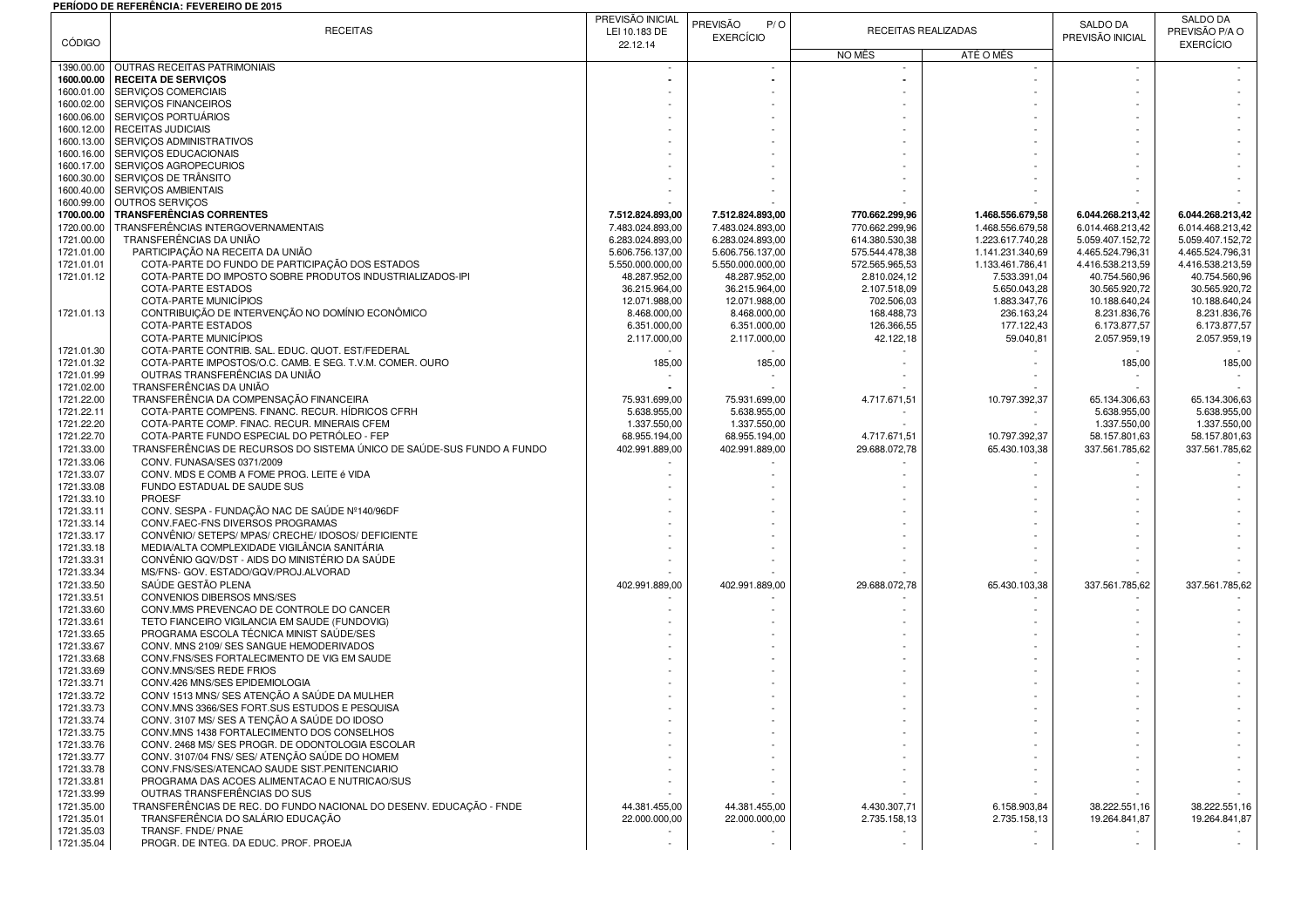## **PERÍODO DE REFERÊNCIA: FEVEREIRO DE 2015**

|                          |                                                                           | PREVISÃO INICIAL                   | PREVISÃO<br>P/O                    |                |                     | <b>SALDO DA</b>                  | SALDO DA                         |
|--------------------------|---------------------------------------------------------------------------|------------------------------------|------------------------------------|----------------|---------------------|----------------------------------|----------------------------------|
|                          | <b>RECEITAS</b>                                                           | LEI 10.183 DE                      | <b>EXERCÍCIO</b>                   |                | RECEITAS REALIZADAS |                                  | PREVISÃO P/A O                   |
| <b>CÓDIGO</b>            |                                                                           | 22.12.14                           |                                    | NO MÊS         | ATÉ O MÊS           | PREVISÃO INICIAL                 | <b>EXERCÍCIO</b>                 |
| 1721.35.05               | CONVÊNIO UEMA CAPES - DEMANDA                                             |                                    |                                    |                |                     |                                  |                                  |
| 1721.35.06               | MERENDA ESCOLAR                                                           | 21.881.455,00                      | 21.881.455,00                      |                |                     | 21.881.455,00                    | 21.881.455,00                    |
| 1721.35.07               | CONVÊNIO FNDE/SEC. DE EDUCAÇÃO                                            |                                    |                                    |                |                     |                                  |                                  |
| 1721.35.08               | CONVÊNIO INEP/ME/CENSO EDUCACIONAL/SEC. EDUCAÇÃO                          |                                    |                                    |                |                     |                                  |                                  |
| 1721.35.99               | OUTRAS TRANSF. DO FNDE                                                    | 500.000,00                         | 500.000,00                         | 1.695.149,58   | 3.423.745,71        | (2.923.745, 71)                  | (2.923.745, 71)                  |
| 1721.36.00               | TRANSFERÊNCIA FINANCEIRA DO ICMS DESONERAÇÃO                              | 24.552.450,00                      | 24.552.450,00                      |                |                     | 24.552.450,00                    | 24.552.450,00                    |
| 1721.99.00<br>1724.00.00 | OUTRAS TRANSFERÊNCIAS DA UNIÃO<br>TRANSFERÊNCIAS MULTIGOVERNAMENTAIS      | 128.411.263,00<br>1.200.000.000,00 | 128.411.263,00<br>1.200.000.000,00 | 156.281.769,58 | 244.938.939,30      | 128.411.263,00<br>955.061.060,70 | 128.411.263,00<br>955.061.060,70 |
|                          | TRANSF. DE REC. DO FUNDO DE MANUTENÇÃO E DE SENV. DA EDUCAÇÃO BÁSICA E DE |                                    |                                    |                |                     |                                  |                                  |
| 1724.01.00               | VALORIZ. DOS PROFISSIONAIS DA EDUCAÇÃO - FUNDEB                           | 608.009.560,00                     | 608.009.560,00                     | 46.536.861,19  | 101.609.220,62      | 506.400.339,38                   | 506.400.339,38                   |
|                          | TRANSF. DE REC. DA COMPLEM. DA UNIÃO AO FUNDO DE MANUTENÇÃO E DESENV. DA  |                                    |                                    |                |                     |                                  |                                  |
| 1724.02.00               | EDUCAÇÃO BÁSICA E DE VALORIZAÇÃO DOS PROFISSIONAIS DAEDUCAÇÃO - FUNDEB    | 591.990.440,00                     | 591.990.440.00                     | 109.744.908.39 | 143.329.718,68      | 448.660.721.32                   | 448.660.721,32                   |
| 1730.00.00               | TRANSFERÊNCIAS DE INSTITUIÇÕES PRIVADAS                                   | 29.800.000,00                      | 29.800.000,00                      |                |                     | 29.800.000.00                    | 29.800.000,00                    |
| 1750.00.00               | TRANSFERÊNCIAS DE PESSOAS<br>TRANSFERENCIAS DE CONVENIOS                  |                                    |                                    |                |                     |                                  |                                  |
| 1760.00.00<br>1900.00.00 | <b>OUTRAS RECEITAS CORRENTES</b>                                          | 159.665.186,00                     | 159.665.186,00                     | 2.894.627,31   | 5.847.268,51        | 153.817.917,49                   | 153.817.917,49                   |
| 1910.00.00               | MULTAS E JUROS DE MORA                                                    | 40.095.857,00                      | 40.095.857,00                      | 2.894.627,31   | 5.847.268,51        | 34.248.588,49                    | 34.248.588,49                    |
| 1911.00.00               | MULTAS E JUROS DE MORA/TRIBUTOS                                           | 40.095.857,00                      | 40.095.857,00                      | 2.894.627,31   | 5.847.268,51        | 34.248.588,49                    | 34.248.588,49                    |
| 1911.10.00               | MULTAS E JUROS DE MORA DO ICMS                                            | 21.392.362,00                      | 21.392.362,00                      | 1.541.983,51   | 2.849.950,35        | 18.542.411,65                    | 18.542.411,65                    |
| 1911.12.00               | MULTAS E JUROS MORA DIV. ATIVA                                            | 3.341.409,00                       | 3.341.409,00                       | 368.470,06     | 756.528,12          | 2.584.880,88                     | 2.584.880,88                     |
| 1911.13.00               | MULTAS E JUROS DE MORADO ITCD                                             |                                    |                                    |                |                     |                                  |                                  |
| 1911.14.00<br>1911.16.00 | MULTAS E JUROS DE MORADO FUMACOP<br>MULTAS E JUROS DE MORA DO IPVA        | 10.377,00                          | 10.377,00                          | 157.756,79     | 157.756,79          | (147.379,79)                     | (147.379,79)                     |
| 1911.17.00               | <b>INDENIZAÇÕES</b>                                                       | 418.350,00                         | 418.350,00                         | 65.158,83      | 217.356,81          | 200.993,19                       | 200.993,19                       |
| 1911.18.00               | <b>RESTITUIÇÕES</b>                                                       |                                    |                                    |                |                     |                                  |                                  |
| 1911.19.00               | MULTAS DE TRNSITO                                                         |                                    |                                    |                |                     |                                  |                                  |
| 1911.24.00               | MULTAS E JUROS DE MORA DO ICMS - MUNICÍPIO                                | 3.242.642.00                       | 3.242.642.00                       |                |                     | 3.242.642,00                     | 3.242.642,00                     |
| 1911.25.00               | MULTAS E JUROS DE MORA DO IPVA - MUNICÍPIO                                | 386.745,00                         | 386.745,00                         |                |                     | 386.745,00                       | 386.745,00                       |
| 1911.26.00               | MULTAS E JUROS DE MORA DIV. ATIVA - MUNICÍPIO                             | 746.781,00                         | 746.781.00                         |                |                     | 746.781,00                       | 746.781,00                       |
| 1911.99.00               | MULTAS E JUROS DEMORA - OUTROS TRIBUTOS                                   | 10.557.191,00                      | 10.557.191,00                      | 761.258,12     | 1.865.676,44        | 8.691.514,56                     | 8.691.514,56                     |
| 1919.00.00<br>1919.15.00 | MULTAS E JUROS DE MORA DE OUTRAS RECEITAS<br>MULTAS DIVERSAS              |                                    |                                    |                |                     |                                  |                                  |
| 1919.16.00               | MULTAS DE TRÂNSITO                                                        |                                    |                                    |                |                     |                                  |                                  |
| 1920.00.00               | INDENIZAÇÕES E RESTITUIÇÕES                                               | 54.176.472,00                      | 54.176.472,00                      |                |                     | 54.176.472,00                    | 54.176.472,00                    |
| 1921.00.00               | <b>INDENIZACÕES</b>                                                       | 54.176.472,00                      | 54.176.472,00                      |                |                     | 54.176.472,00                    | 54.176.472,00                    |
| 1921.01.00               | COMPENSAÇÃO FINANCEIRA P/ OUTROS RECURSOS HÍDRICOS                        | 23.857,00                          | 23.857,00                          |                |                     | 23.857,00                        | 23.857,00                        |
| 1921.03.00               | COMPENSAÇÃO FINANCEIRA ÓLEO BRUTO                                         |                                    |                                    |                |                     |                                  |                                  |
| 1921.09.00<br>1921.99.00 | OUTRAS INDENIZAÇÕES E RESTITUIÇÕES<br>OUTRAS INDENIZAÇÕES                 | 53.537.795,00<br>614.820,00        | 53.537.795,00<br>614.820,00        |                |                     | 53.537.795,00<br>614.820,00      | 53.537.795,00<br>614.820,00      |
| 1922.00.00               | <b>RESTITUICÕES</b>                                                       |                                    |                                    |                |                     |                                  |                                  |
| 1922.10.00               | COMPENSAÇÃO PREVIDENCIÁRIA                                                |                                    |                                    |                |                     |                                  |                                  |
| 1922.99.00               | OUTRAS RESTITUICÕES                                                       |                                    |                                    |                |                     |                                  |                                  |
| 1930.00.00               | RECEITA DA DÍVIDA ATIVA                                                   | 14.532.857,00                      | 14.532.857,00                      |                |                     | 14.532.857,00                    | 14.532.857,00                    |
| 1931.00.00               | RECEITA DA DÍVIDA ATIVA TRIBUTÁRIA                                        | 13.118.711,00                      | 13.118.711,00                      |                |                     | 13.118.711,00                    | 13.118.711,00                    |
| 1931.10.00<br>1931.11.00 | RECEITA DA DÍVIDA ATIVA TRIBUTARIA<br>RECEITA DA DIVIDA ATIVA DO ICMS     | 11.521.231,00                      | 11.521.231,00                      |                |                     | 11.521.231,00                    | 11.521.231,00                    |
| 1931.14.00               | RECEITA DA DÍVIDA ATIVA DO IPVA                                           | 1.597.480,00                       | 1.597.480,00                       |                |                     | 1.597.480,00                     | 1.597.480,00                     |
| 1931.99.00               | RECEITA DA DÍVIDA ATIVA DE OUTROS TRIBUTOS                                |                                    |                                    |                |                     |                                  |                                  |
| 1932.00.00               | RECEITA DA DÍVIDA ATIVA PARTE MUNICÍPIO.                                  | 1.414.146,00                       | 1.414.146,00                       |                |                     | 1.414.146,00                     | 1.414.146,00                     |
| 1990.00.00               | <b>RECEITAS DIVERSAS</b>                                                  | 50.860.000,00                      | 50.860.000,00                      |                |                     | 50.860.000,00                    | 50.860.000,00                    |
| 1990.01.00               | OUTRAS RECEITAS DIVERSAS                                                  | 50.860.000,00                      | 50.860.000,00                      |                |                     | 50.860.000,00                    | 50.860.000,00                    |
| 1990.05.00<br>1990.99.00 | SALDOS DE EXERCÍCIOS ANTERIORES<br><b>OUTRAS RECEITAS</b>                 |                                    |                                    |                |                     |                                  |                                  |
|                          | 2000.00.00   RECEITAS DE CAPITAL                                          | 1.985.091.821,00                   | 1.985.091.821,00                   |                |                     | 1.985.091.821,00                 | 1.985.091.821,00                 |
| 2100.00.00               | OPERACÕES DE CRÉDITO                                                      | 1.708.763.977,00                   | 1.708.763.977,00                   |                |                     | 1.708.763.977,00                 | 1.708.763.977,00                 |
| 2110.00.00               | OPERAÇÕES DE CRÉDITO INTERNAS                                             | 1.700.000.000,00                   | 1.700.000.000,00                   |                |                     | 1.700.000.000,00                 | 1.700.000.000,00                 |
| 2120.00.00               | OPERAÇÕES DE CRÉDITO EXTERNAS                                             | 8.763.977,00                       | 8.763.977,00                       |                |                     | 8.763.977,00                     | 8.763.977,00                     |
| 2200.00.00               | ALIENACÃO DE BENS                                                         | 816.175,00                         | 816.175,00                         |                |                     | 816.175,00                       | 816.175,00                       |
| 2210.00.00               | ALIENAÇÃO DE BENS MÓVEIS                                                  | 816.175,00                         | 816.175,00                         |                |                     | 816.175,00                       | 816.175,00                       |
| 2220.00.00<br>2300.00.00 | ALIENAÇÃO DE BENS IMÓVEIS<br>AMORTIZAÇÕES DE EMPRÉSTIMOS                  |                                    |                                    |                |                     |                                  |                                  |
| 2310.00.00               | DE EMPRESTIMOS                                                            |                                    |                                    |                |                     |                                  |                                  |
| 2320.00.00               | DE FINANCIAMENTOS                                                         |                                    |                                    |                |                     |                                  |                                  |
| 2400.00.00               | TRANSFERÊNCIAS DE CAPITAL                                                 | 275.511.669,00                     | 275.511.669,00                     |                |                     | 275.511.669,00                   | 275.511.669,00                   |
| 2420.00.00               | TRANSFERÊNCIAS INTERGOVERNAMENTAIS                                        | 275.511.669.00                     | 275.511.669,00                     |                |                     | 275.511.669,00                   | 275.511.669,00                   |
| 2421.00.00               | TRANSFERÊNCIAS DA UNIÃO                                                   | 275.511.669,00                     | 275.511.669,00                     |                |                     | 275.511.669,00                   | 275.511.669,00                   |
| 2430.00.00               | TRANSFERÊNCIAS DE INSTITUIÇÕES PRIVADAS                                   |                                    |                                    |                |                     |                                  |                                  |